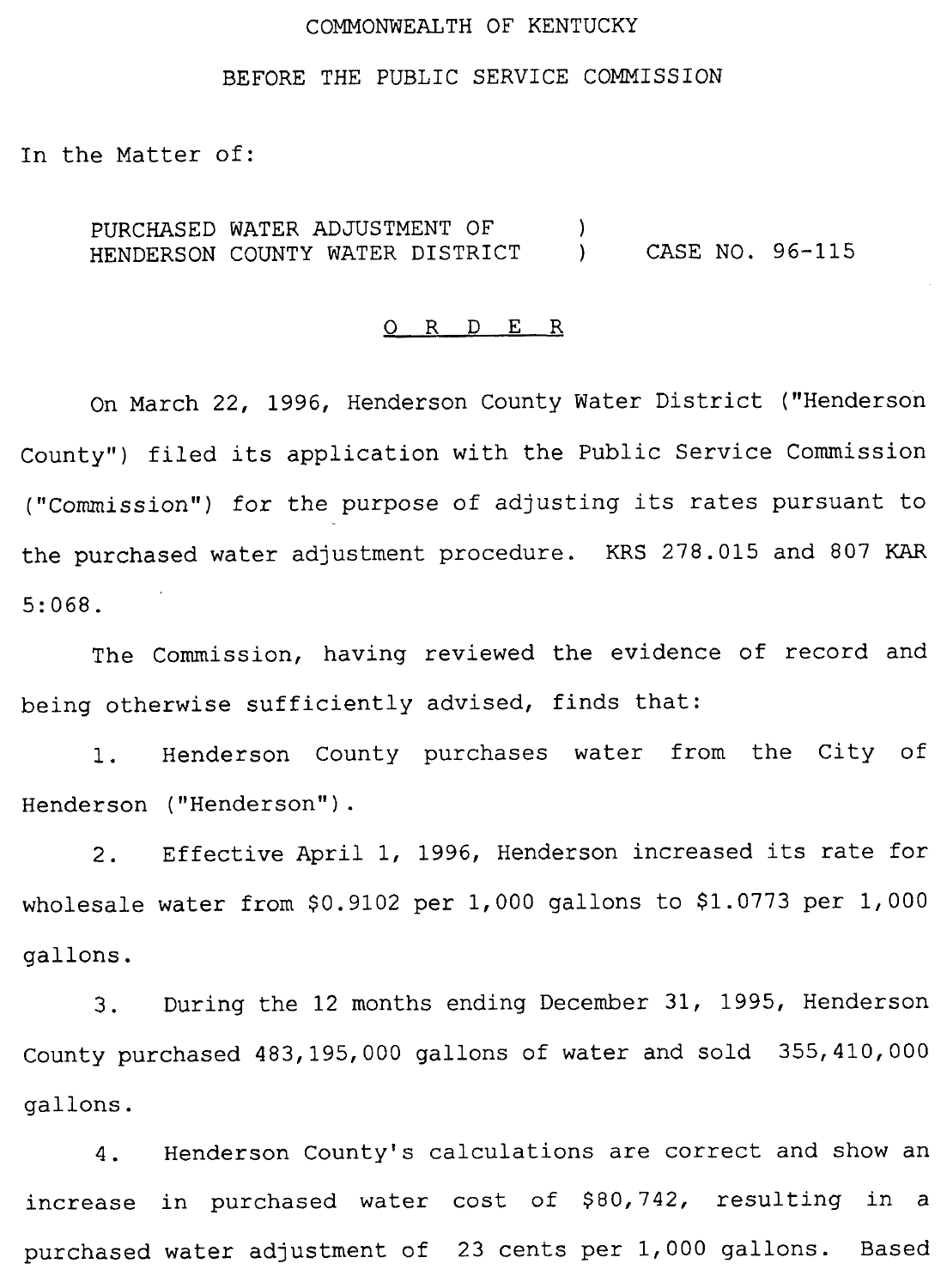on an average monthly usage of 5,000 gallons, the average bill of Henderson County's customers would increase \$1.15 from \$19.95 to \$21.10, or 5.8 percent.

5. The purchased water adjustment of <sup>23</sup> cents per 1,000 gallons and the rates in Appendix A, attached hereto and incorporated herein, are fair, just, and reasonable and should be approved.

IT IS THEREFORE ORDERED that:

1. The purchased water adjustment of <sup>23</sup> cents per 1,000 gallons and the rates in Appendix <sup>A</sup> are approved for services rendered on and after April 1, 1996.

2. Henderson County's proposed tariff is approved.

3. Within <sup>30</sup> days of the date of this Order, Henderson shall file verification that the notice to its customers has been given. Done at Frankfort, Kentucky, this 16th day of April, 1996.

# PUBLIC SERVICE COMMISSION

hairman

Vice Chairman Vice Chairman (1) Commission

Executive Director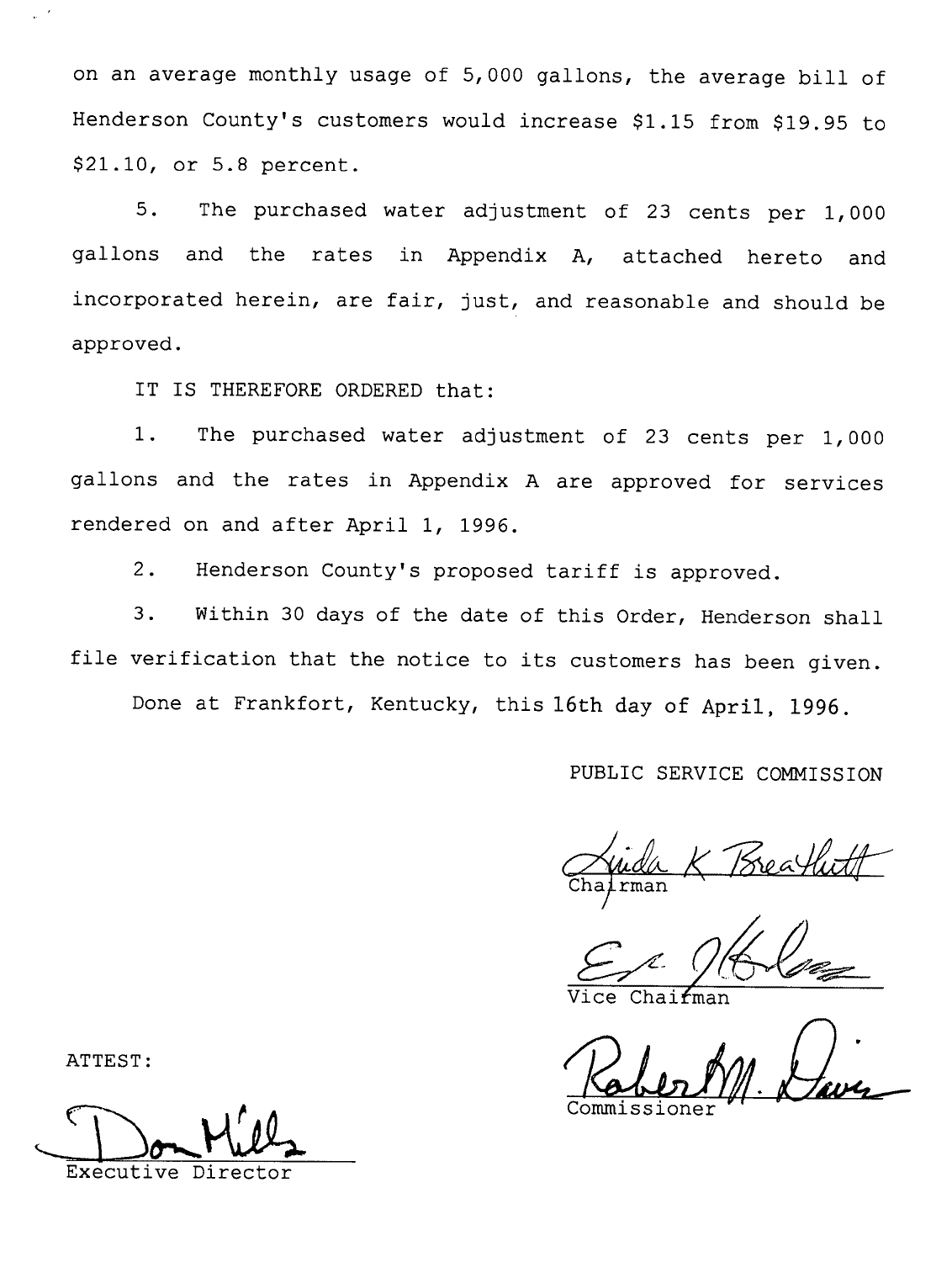### APPENDIX A

APPENDIX TO AN ORDER OF THE KENTUCKY PUBLIC SERVICE COMMISSION IN CASE NO. 96-115 DATED APRIL 16, 1996

 $\ddot{\phantom{0}}$ 

The following rates and charges are prescribed for the customers in the area served by Henderson County Water District. All other rates and charges not specifically mentioned herein shall remain the same as those in effect under authority of this Commission prior to the effective date of this Order.

| 5/8 Inch Connections   |  |  |  |                            |  |
|------------------------|--|--|--|----------------------------|--|
| First 2,000 gallons    |  |  |  | \$ 9.82 Minimum Bill       |  |
| Next 8,000 gallons     |  |  |  | 3.76 per 1,000 gallons     |  |
| Next 20,000 gallons    |  |  |  | 3.50 per 1,000 gallons     |  |
| Over 30,000 gallons    |  |  |  | 3.11 per 1,000 gallons     |  |
| 3/4 Inch Connections   |  |  |  |                            |  |
| First 3,000 gallons    |  |  |  | \$ 13.58 Minimum Bill      |  |
| Next 7,000 gallons     |  |  |  | 3.76 per 1,000 gallons     |  |
| Next 20,000 gallons    |  |  |  | 3.50 per 1,000 gallons     |  |
| Over 30,000 gallons    |  |  |  | 3.11 per 1,000 gallons     |  |
| 1 Inch Connections     |  |  |  |                            |  |
| First 5,000 gallons    |  |  |  | \$ 21.10 Minimum Bill      |  |
| Next 5,000 gallons     |  |  |  | 3.76 per 1,000 gallons     |  |
| Next 20,000 gallons    |  |  |  | 3.50 per 1,000 gallons     |  |
| Over 30,000 gallons    |  |  |  | $3.11$ per $1,000$ gallons |  |
| 1-1/2 Inch Connections |  |  |  |                            |  |
| First 10,000 gallons   |  |  |  | \$ 39.90 Minimum Bill      |  |
| Next 20,000 gallons    |  |  |  | 3.50 per 1,000 gallons     |  |
| Over 30,000 gallons    |  |  |  | 3.11 per 1,000 gallons     |  |
| 2 Inch Connections     |  |  |  |                            |  |
| First 16,000 gallons   |  |  |  | \$ 60.90 Minimum Bill      |  |
| Next 14,000 gallons    |  |  |  | $3.50$ per $1,000$ gallons |  |
| Over 30,000 gallons    |  |  |  | 3.11 per 1,000 gallons     |  |
| 3 Inch Connections     |  |  |  |                            |  |
| First 30,000 gallons   |  |  |  | \$109.90 Minimum Bill      |  |
| Over 30,000 gallons    |  |  |  | 3.11 per 1,000 gallons     |  |